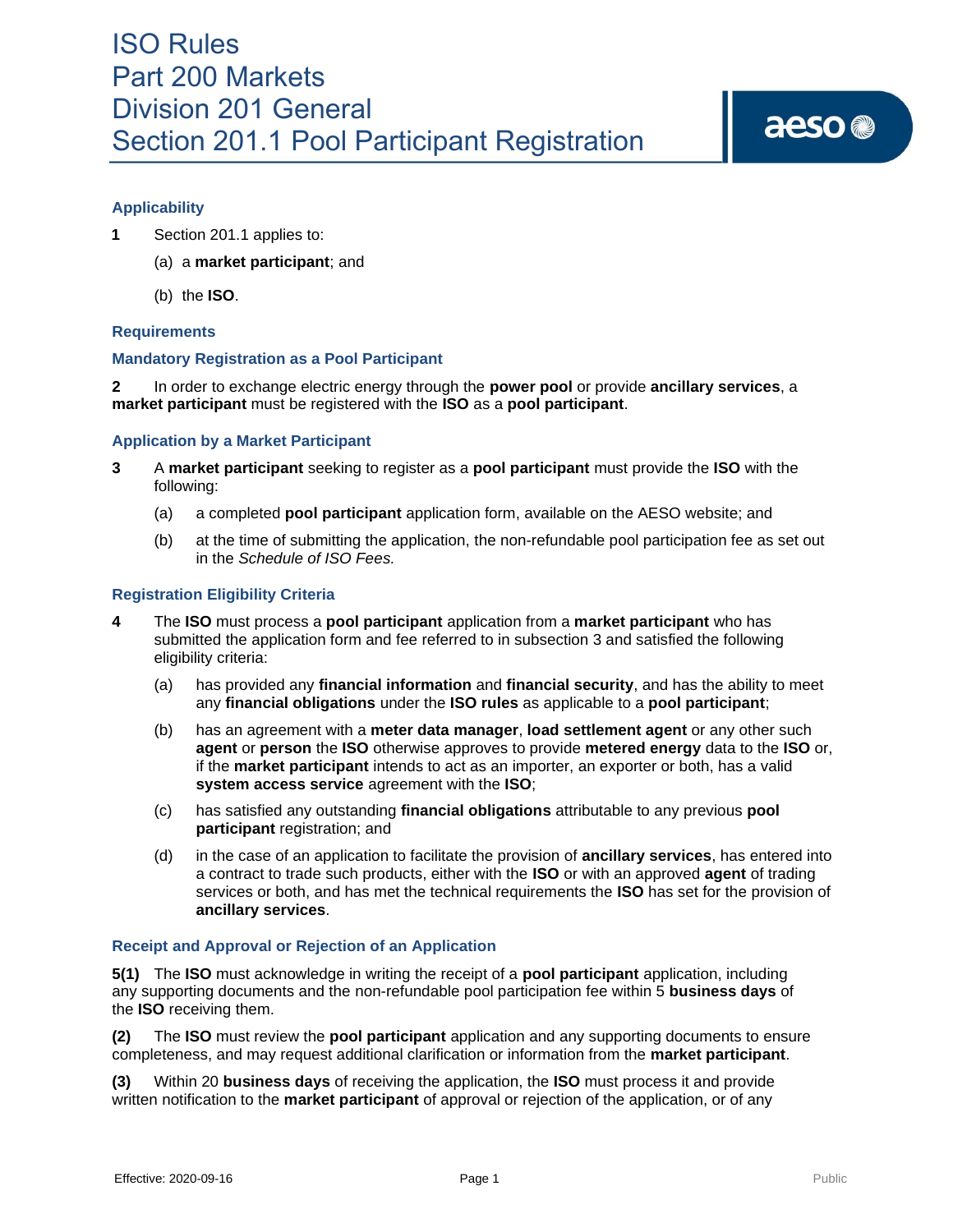requested clarification or information deficiencies in the application, including any deficiencies regarding **financial information**, **financial security** or supporting documents.

**(4)** The 20 **business day** review deadline date will be extended while the **ISO** is waiting for the **market participant** to provide any further information or clarification, or to remedy any deficiencies referenced in subsection 5(3), if applicable.

**(5)** If, in the **ISO's** opinion, the application is complete and the **market participant** has satisfied the eligibility requirements, then the **ISO** must approve the application.

**(6)** If the application is deficient, then the **ISO's** remedy is to reject it.

**(7)** If the **ISO** approves the application, then on the condition that the **pool participant** continues to meet the eligibility criteria set out in subsection 4, the registration remains in force and effect until December 31 of that same calendar year.

## **ISO Requirement to Maintain Lists**

**6** The **ISO** must maintain one or more lists containing current **pool participant** information including all **pool assets**, the status of such **pool assets**, the names of the **pool participant** associated with **pool assets** and any **agents**, and must make the lists available on the AESO website.

## **Pool Participant Registration Updates**

**7(1)** A **pool participant** must provide updated information regarding its **pool participant** registration, its **agents** and its **pool assets** by following the procedures set out on the AESO website*.*

**(2)** The **ISO** must process updates to registration information:

- (a) within 20 **business days** of receiving such information, if the update is one that requires the **pool participant** to meet additional technical requirements*;* or
- (b) within 10 **business days** of receiving such information if the update is not one that requires the **pool participant** to meet additional technical requirements.

## **Failure of a Pool Participant to Continue to Meet Registration Requirements**

**8(1)** At any point in time after initial registration, if the **ISO** has reason to believe that a **pool participant** has ceased to meet any eligibility criteria set out in subsection 4, then the **ISO** must notify the **pool participant** in writing of the matter and provide the **pool participant** an opportunity to explain the circumstances in writing.

**(2)** After reviewing the explanation, if the **ISO** continues to have reason to believe that the **pool participant** has ceased to meet the requirements of subsection 4, then the **ISO** may suspend or terminate the **pool participant's** registration, and may realize on any **financial security** to the extent of any **ISO** outstanding financial exposure which results from the suspension or termination of the registration.

**(3)** A **pool participant** who has had its registration suspended or terminated under this subsection 8 may dispute the **ISO**'s decision under the dispute resolution provisions of Section 103.2 of the **ISO rules**, *Dispute Resolution* with ultimate recourse to the **Commission** or the **Market Surveillance Administrator**  as provided for in Section 103.2 of the **ISO rules**, *Dispute Resolution*.

**(4)** Notwithstanding Section 103.2 of the **ISO rules**, *Dispute Resolution*, the initiation of a dispute resolution process will stay the suspension or termination of the **pool participant's** registration pending the outcome of such dispute resolution process unless the **pool participant** is in default under Section 103.7 of the **ISO rules**, *Financial Default and Remedies*.